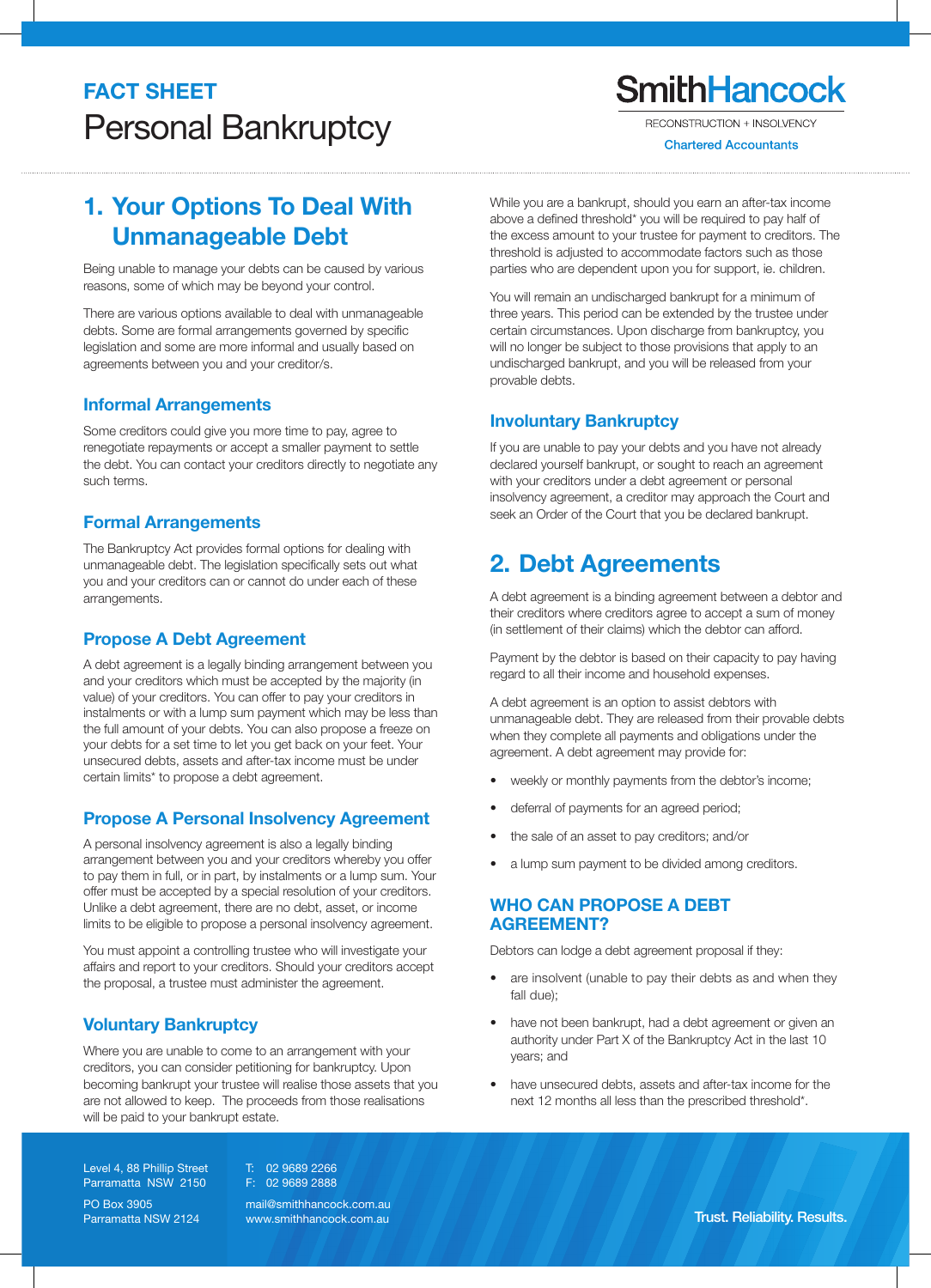## CONSEQUENCES OF PROPOSING A DEBT AGREEMENT

- A debtor who proposes a debt agreement commits an act of bankruptcy. A creditor can use this to apply to the Court to make the debtor bankrupt if the proposal is not accepted by creditors.
- The debtor's name and other details appear on the National Personal Insolvency Index (NPII), a public record, for the proposal and any debt agreement.
- The ability of the debtor to obtain further credit is affected. Details may also appear on a credit reporting organisation's records for up to seven years.
- During the period while the debt agreement is being considered, creditors cannot apply for enforcement, or enforce a remedy against the debtor or the debtor's property, and must suspend any deductions by garnishee on the debtor's income.

#### THE CONSEQUENCES OF A DEBT AGREEMENT

- The debtor is not bankrupt.
- All unsecured creditors are bound by the debt agreement and are paid in proportion to their debts.
- The debtor is released from their provable debts when they complete all their obligations and payments.
- Secured creditors may seize and sell any assets (eg a house) which the debtor has offered as security for credit if the debtor is in default.
- Unsecured creditors cannot take any action against the debtor or property of the debtor to collect their debts.
- The agreement does not release another person from a debt jointly owed with the debtor.

## CAN A DEBT AGREEMENT BE VARIED OR TERMINATED?

A variation proposal may be lodged to vary the agreement. The process for considering and accepting any variation is similar to that which is implemented in seeking to enter into an agreement in the first instance.

A termination proposal may be lodged by the debtor or a creditor. The agreement will be terminated if the majority in value of replies received are in favour of terminating the agreement.

The agreement may also be terminated upon the Court declaring the agreement to be void, or the debtor becomes bankrupt.

## 3. Personal Insolvency **Agreements**

A personal insolvency agreement (PIA) is a formal flexible way for a debtor to come to an agreement with creditors to settle debts without going bankrupt.

A debtor must be insolvent to propose a PIA. There are no income, asset or debt limits.

A PIA may involve one or more of the following which will result in creditors being paid in part or in full:

- a lump sum payment to creditors either from the debtor's own money or money from third parties (eg family or friends); or
- transfer of assets to creditors or the payment of the sale proceeds of assets to creditors; or
- a payment arrangement with creditors (this could include deferral of repayments).

## How Does It Work?

The debtor appoints a controlling trustee to take control of their property and put forward a proposal to creditors.

The controlling trustee examines the proposal, makes enquiries into the debtor's affairs and reports to creditors. The report will advise creditors of the amount they can expect from the proposal compared to the amount they could expect if the debtor became bankrupt, and make a recommendation whether it is in the creditors' interest to accept the proposal as opposed to the debtor becoming bankrupt.

A creditors' meeting is held within 30 business days.

The debtor must attend the meeting unless excused by the trustee. The creditors may ask the debtor questions before deciding how to vote. At the creditors' meeting, creditors consider the proposal. Acceptance requires a 'yes' vote from a majority of creditors who are present and voting, whose debts represent at least 75% of the dollar value of the voting creditor's debts (referred to as a 'special resolution').

## If The Proposal Is Accepted

If the proposal is accepted the creditors are bound by the terms of the agreement. Secured creditors' rights in relation to dealing with their security are not affected by a PIA.

A trustee (who may be different from the controlling trustee but must be either a registered trustee or the Official Trustee) is appointed to administer the agreement.

## If The Proposal Is Rejected

If the proposal is rejected creditors can also pass a resolution that the debtor present their own debtor's petition. There is no requirement for the debtor to do so.

If the proposal is rejected or lapses, the debtor cannot appoint another controlling trustee for six months without leave of the court, and creditors can continue to pursue the debtor to enforce their debts as the protections which were in place for the tenure of the controlling trusteeship no longer apply.

Level 4, 88 Phillip Street Parramatta NSW 2150

PO Box 3905

Parramatta NSW 2124 F: 02 9689 2888

mail@smithhancock.com.au<br>www.smithhancock.com.au

T: 02 9689 2266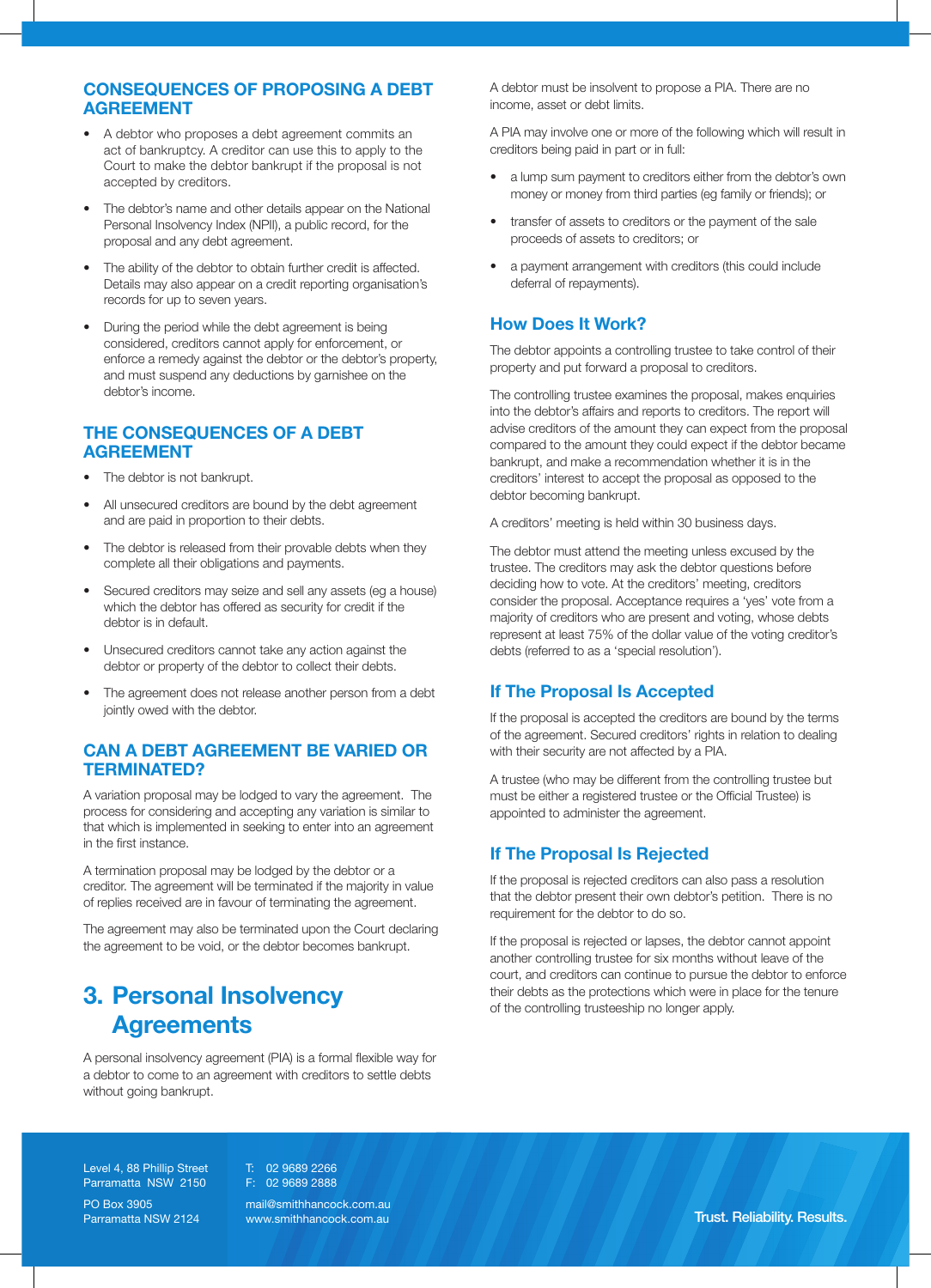## Varying, Terminating or Setting Aside a PIA

A debtor can make a written request to their trustee to vary the terms of the agreement. The trustee sends a notice of the proposed variation to the creditors and, if no creditors object in writing, the terms will be varied. If a creditor objects, a creditors' meeting can be called to consider the proposed variation.

Creditors, with the debtor's written consent, can vary the terms of an agreement by passing a special resolution.

An agreement can be terminated by the occurrence of an event specified in the agreement as causing termination.

An agreement can also be terminated by a resolution of the creditors where the trustee is satisfied that the debtor is not complying with their obligations.

The Court can set aside or terminate an agreement in certain circumstances.

#### The Consequences of Proposing and Entering into a PIA.

A debtor who appoints a controlling trustee commits an 'act of bankruptcy'. A creditor can use this to apply to the Court to make the debtor bankrupt if the attempt to set up a PIA fails. The appointment of a controlling trustee and the setting up of a PIA will be recorded on the National Personal Insolvency Index (NPII) forever. Details may also appear on a record held by a credit reporting organisation, such as Veda Advantage, for up to seven years.

Once a debtor has executed a PIA, the debtor is automatically disqualified from managing a corporation until the terms of the PIA have been complied with.

Once the debtor has appointed a controlling trustee, any existing creditor's petition to make a debtor bankrupt cannot proceed until the meeting of creditors is held to consider the debtor's proposal.

## 4. Voluntary Bankruptcy

If you are unable to pay your debts and cannot come to suitable repayment arrangements with your creditors, you may voluntarily lodge a petition to become bankrupt.

You can choose to appoint a registered trustee by obtaining and providing their consent when you lodge your petition to become bankrupt. If no consent to act has been provided by a registered trustee, your bankrupt estate will be administered by AFSA. AFSA may, at their discretion, seek to have the estate administered by a registered trustee at a later time.

The consequences of bankruptcy are serious.

Bankruptcy generally lasts for a period of three years but can be extended in certain circumstances. There is a permanent record of the bankruptcy on the National Personal Insolvency Index (an electronic public register which can be accessed by anyone for a fee). Creditors are notified of your bankruptcy.

A trustee is appointed to administer the bankruptcy. In order to pay creditors, your trustee will:

- realise your divisible assets (although you will be able to keep certain types of assets);
- recover funds from your revenue if your income exceeds certain thresholds\*; and
- investigate your financial affairs and may recover property that you have transferred to someone else for inadequate consideration prior to your bankruptcy or which you may receive during the period of your bankruptcy.

## A. ASSETS

Assets are anything of value you own when you become bankrupt plus anything you buy or receive before the end of your bankruptcy.

Some assets are exempt, which means you may keep them. Some assets are non-exempt or divisible, which means your trustee may sell them for the benefit of your creditors.

## What assets may I keep?

- Most ordinary household or personal items.
- Tools used to earn an income, up to a set limit\*.
- Vehicles (cars or motorbikes), where the total net value of the vehicles minus the sum owing under finance is less than a set limit\*.
- Most funds held in registered superannuation funds.
- Life assurance policies in respect of yourself or your spouse.
- Compensation for a personal injury.
- An asset held by you in trust for another person (eg a child's bank account).

## What assets will my trustee sell?

Apart from the assets you can keep, your trustee will be entitled to realise any other assets even if they are overseas or in someone else's possession.

## What about assets I own with another person?

If you have a share in an asset, for example a house, your trustee can sell your share. If the co-owner is not also bankrupt, the trustee may agree to sell your share to them, but it would have to be for at least as much as the trustee could get from selling it on the open market.

## B. YOUR EMPLOYMENT & INCOME

The Bankruptcy Act does not impose any restrictions on employment in any trade or profession. You can continue to earn an income and/or seek other employment opportunities. You should note however that particular industry associations or licensing authorities may impose certain restrictions or conditions should a member or licensee become bankrupt.

Under the Corporations Act you are prevented from managing a corporation whilst you remain an undischarged bankrupt.

Level 4, 88 Phillip Street Parramatta NSW 2150

PO Box 3905 Parramatta NSW 2124 T: 02 9689 2266 F: 02 9689 2888

mail@smithhancock.com.au<br>www.smithhancock.com.au